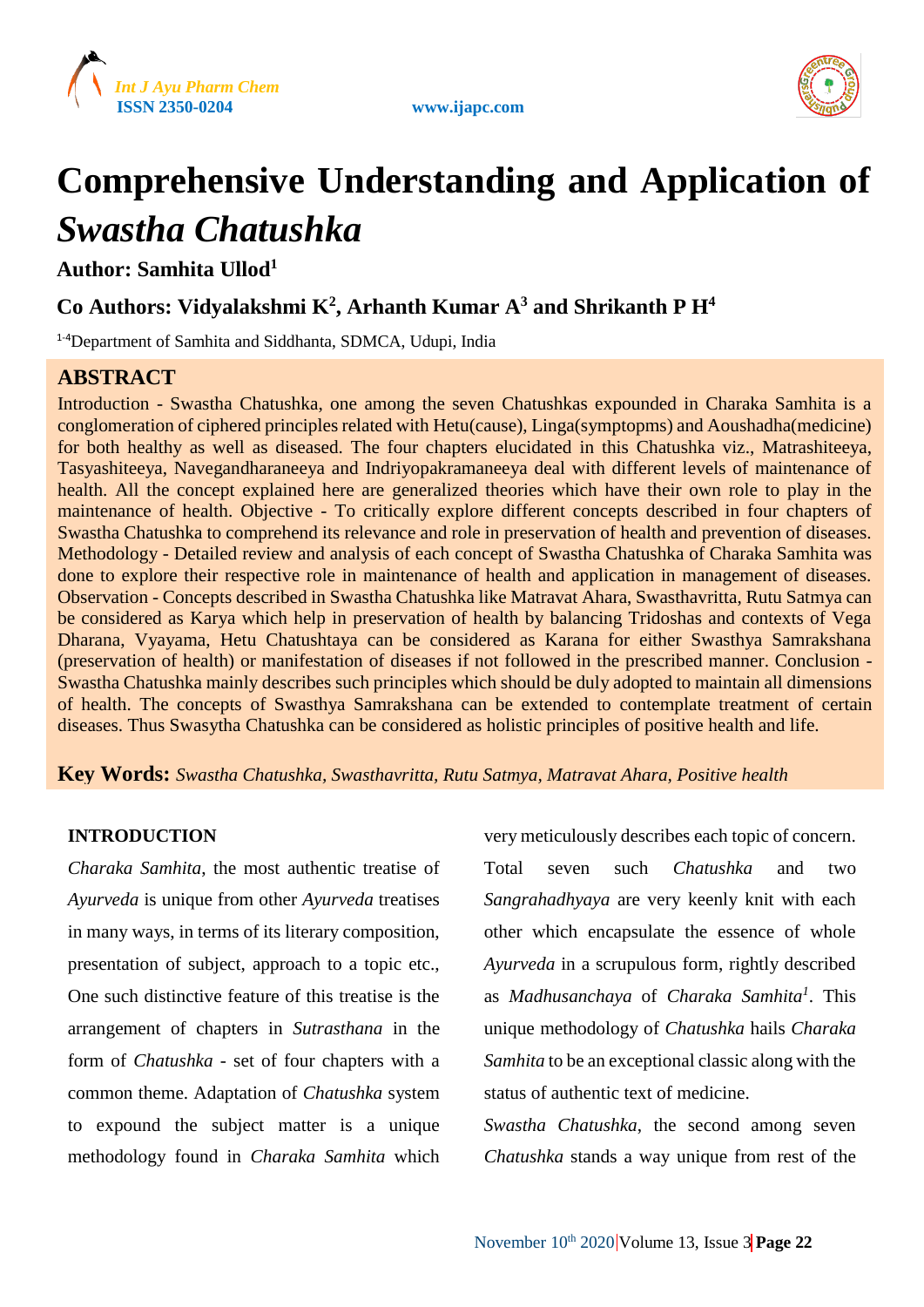



*Chatushka*s as it mainly deals with preventive and promotive aspects of health. It is the conglomeration of ciphered principles related to *Swasthya Rakshana*, the foremost objective of *Ayurveda<sup>2</sup>* . The four chapters included in *Swastha Chatushka* are *Matrashiteeya*, *Tasyashiteeya*, *Navegandharaneeya* and *Indriyopakramaneeya*. Different contexts of this *Chatushka* mainly contemplate the aspects of *Trividha Hetu* (*Kala*, *Prajna* and *Indriya Samayoga*) which convey the holistic idea of health at different levels under the umbrella of *Ahara Swasthya*, *Vihara Swasthya* and *Aachara Swasthya*. (Table 1)

The basic principle behind exposition of this *Chatuskha* is *Karya - Karana Siddhanta* where first two chapters describe the *Karya* and next two chapters describe the *Karana* mainly. Most of the concepts in this *Chatushka* being generalized and concise, demands subject specific detailed analysis and interpretation for its wider exploration and practical application. Thus, this review study mainly aims at literary understanding of the subjects described in *Swastha Chatushka*

### **LITERATURE REVIEW**

and critical analysis of each concept mentioned in four chapters with respect to their role in maintenance of health and prevention of disease.

### **OBJECTIVES**

To critically explore different concepts discussed in four chapters of *Swastha Chatushka* to comprehend its relevance and role in preservation of health and prevention of diseases.

### **MATERIALS AND METHOD**

Present study is a descriptive literature study. Important contexts from four chapters of *Swastha Chatushka* of *Charaka Samhita* are reviewed and critically analyzed to understand the reason behind their elucidation and application in different aspects of preservation of positive health as well as in the management of diseases. *Ayurveda Deepika Teeka* of *Chakrapani*, and *Jalpakalpataru Teeka* of *Gangadhara* on *Charaka Samhita* were reviewed for the same.

| <b>Chapters</b>           | <b>Contents</b>                     | <b>Trividha Hetu</b>                |
|---------------------------|-------------------------------------|-------------------------------------|
| Matrashiteeya Adhyaya     | 1. Matravat Ahara                   | Kala - Nityaga                      |
| And Tasyashiteeya Adhyaya | ⇓                                   | Based on daily variations of Doshas |
|                           | Hita Ahara                          |                                     |
|                           | ⇓                                   |                                     |
|                           | Purusha Vridhikara Bhava (Swasthya) |                                     |
|                           | 2. Swasthavritta - Dinacharya<br>⇓  |                                     |
|                           | Dhatusamya - Swasthya               |                                     |
|                           | 3. Rutucharya - RutuSatmya          | Samvatsara rupi Kala                |
| Navegandharaneeya Adhyaya | 4. Adharaneeya Vega                 | Prajna                              |
|                           | <i>Dharaneeyayega</i>               |                                     |
|                           | 5. Vyayama                          |                                     |
|                           | 6. Prakriti                         |                                     |

| Table 1 - Swastha Chatushka - Main principles described in Swastha Chatushka as per Trividha Hetu. |
|----------------------------------------------------------------------------------------------------|
|----------------------------------------------------------------------------------------------------|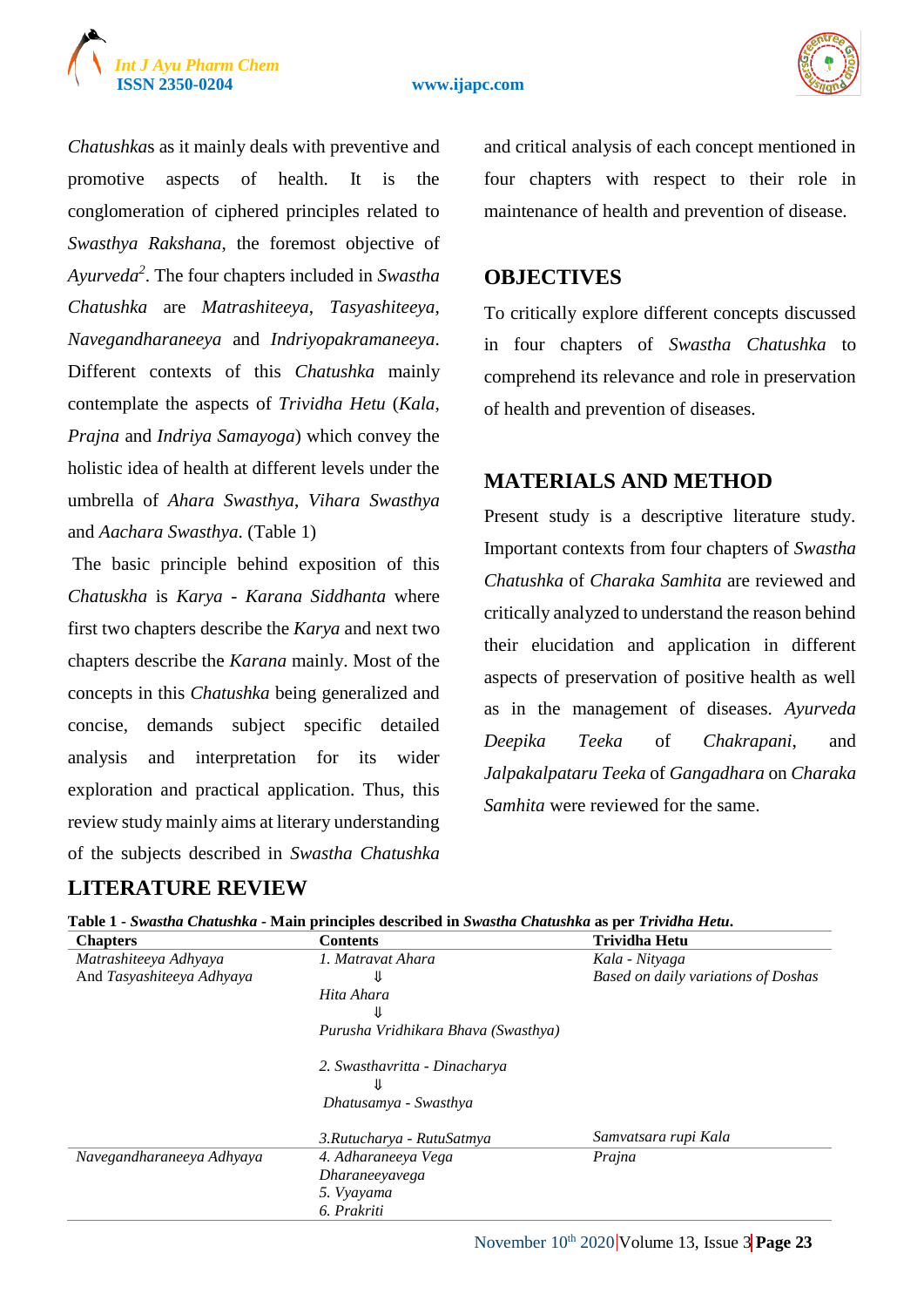



|                             | 7. Nija and Agantu Vikara                                                                                                       |                                                       |
|-----------------------------|---------------------------------------------------------------------------------------------------------------------------------|-------------------------------------------------------|
| Indriyopakramaneeya Adhyaya | 8. Indriya-Manas Atiyoga -Mithyayoga Asatmyendriyartha<br>and Hinayoga<br>9. Samayoga of Indriya-Indriyartha,<br>Manas and Atma |                                                       |
|                             | 10. Sadvritta - Swasthya                                                                                                        | Satmyendriyartha - Swasthya<br>Chaturvarga Sadhakatva |

# **Content creation in** *Swastha Chatushka* **-**

### 1. **Quantitative dietetics** -

An individual is what he eats and so are the diseases. Food becomes the foremost factor which decides one's health. Wholesome diet packed with all the essential nutrients is the main factor responsible for positive health. Quantity of consumption of food becomes as important as quality and other factors related to food. It is an ever pondered debate about eating the right amount of food over eating right type of food. Though both the aspects go hand in hand in maintaining the health, when it comes to the overall controller of health, the amount of food to be consumed slightly takes an upper hand. Though the food is of the right type, if consumed in excess it certainly causes ill effects. On the other hand, if the quantity of food is right or minimal, even the consumption of unwholesome food would belittle the untoward effect .

*Acharya Charaka* principally expounds the aspect of quantity of food in *Matrashiteeya Adhyaya* vowing to its pre-eminent significance in maintaining positive health. To maintain equilibrium status of health, one should consume food in proper quantity. This quantity of food to be consumed by an individual again depends on one's power of digestion or the strength of *Jataragni<sup>2</sup>* . Classical methods of consideration of quantity of food are, the digestive capacity of an individual, that quantity which does not disturb the equilibrium of *Doshas* in an individual and that undergo digestion in stipulated time period. Required amount of food for an individual can be fixed based on these criteria. Yet, the quantity of food does not always remain constant for a person and it varies with respect to *Desha*(habitat), *Kala*(time), *Vaya*(age), *Prakriti*(individual constitution) and other factors<sup>3</sup>. Such diet in proper quantity readily enhances lifespan, strength and complexion in an individual and thereby helps in maintaining positive health.

There are other certain factors which depend on the quantity of food, decide the quantity and get influenced by the quantity of food. The *Prakriti* (nature of food article) of food such as *Guru* (heavy in nature) and *Laghu* (light in nature) depends on the quantity of food<sup>4</sup>. The strength of the *Agni* in turn decides the amount of food to be consumed. Satiety or one's satisfaction on consumption of food gets influenced by the amount of food consumed. Thus it can be said that *Matra* of *Ahara* overpowers other factors like *Prakriti*, *Samskara* etc and *Agni* overpowers *Matra* of *Ahara*. So, the concept of dietetics is dealt foremost in *Swastha Chatushka* vowing to its prime significance.

### **2.** *Swasthavritta* **-**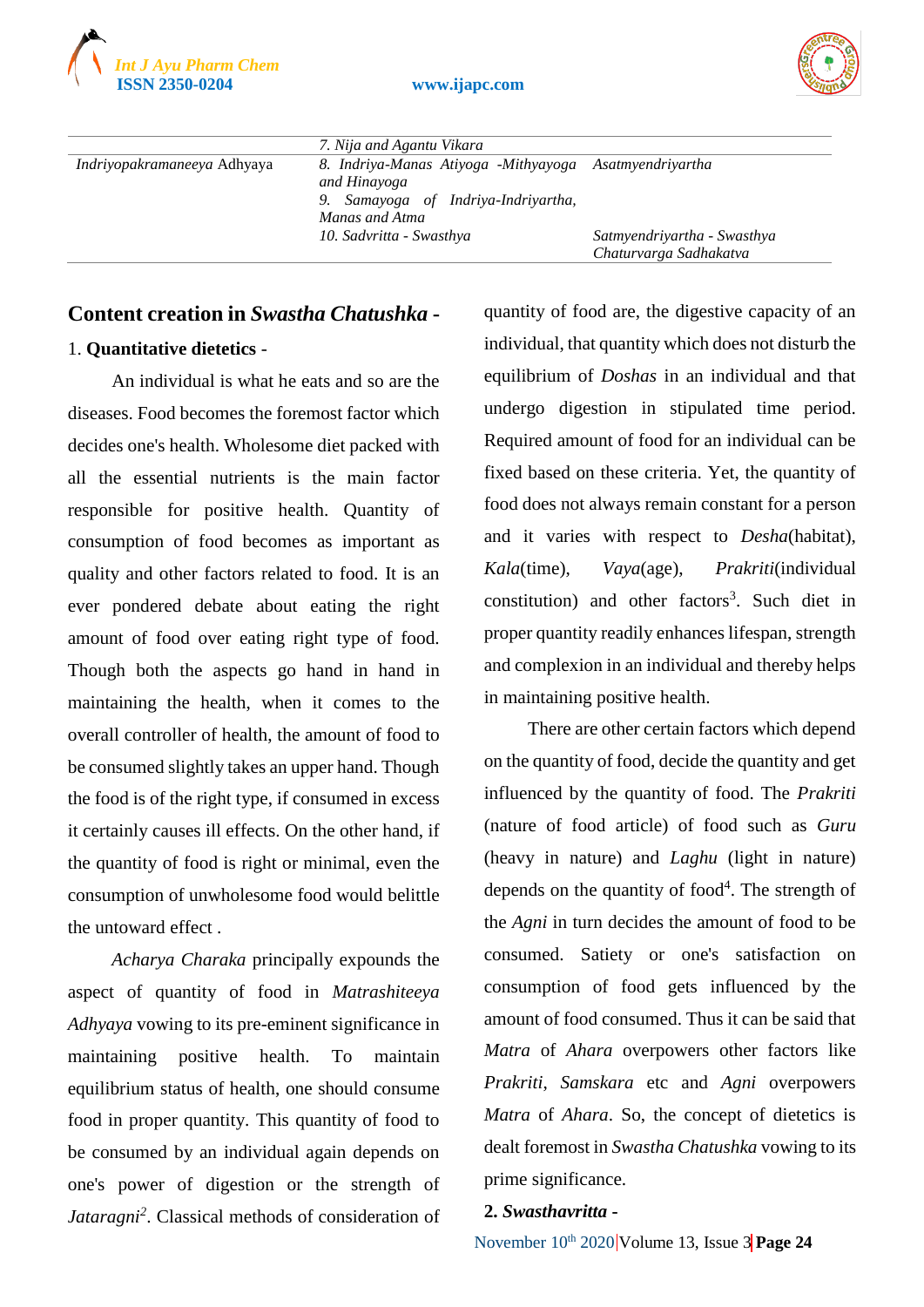



Lifestyle of an individual can be considered as a scale of measurement of health. Healthy lifestyle with certain good habits takes one's quality of health par excellence. It not only promotes health but also helps in prevention of possible diseases that might occur as a result of imbalance in the body's circadian rhythm. With these known benefits of healthy activities, all *Acharyas* have expounded regimens to be practiced daily in the name of *Dinacharya*. But *Acharya Charaka* has uniquely put forth the theory of *Swasthavritta* with a scientific purview instead of the term *Dinacharya*.

The regimens mentioned under *Swasthavritta* in *Matrashiteeya Adhyaya* mainly targets the balancing of *Tridoshas*. *Doshas*, the prime functional constituents of the body which are responsible for *Shubha Phala*(good effects) and *Ashubha Phala*(bad effects) in their *Prakrita* Avastha and *Vikruta Avastha* respectively<sup>5</sup>. The regimens enlisted like *Anjana*, *Dhumapana*, *Nasya* etc specifically address any imbalance in *Doshas*, expels the excessively accumulated *Doshas* and thereby maintain equilibrium mainly by preventing *Nija Vikaras*<sup>6</sup>. Few other regimens like *Nirmalambara dharana*, *Gandhamalya Nishevana* etc impart a protective effect from Agantu Vikaras on their regular practice<sup>7</sup>.

### **3.** *Rutu Satmya* **-**

*Ahara* is the foremost essential factor for maintenance of health. Despite its proper consumption in terms of quality and quantity, individuals may suffer from diseases due to impact of external factors like *Kala*(season) and *Desha*(habitat). Health is a state of dynamic equilibrium between man and the external environment. Slightest change in the environment readily disturbs the equilibrium in man too. Changes in the characteristics of external environment with respect to Sun(specially the movement of the Sun), Moon and Wind are responsible for the dispersion of different seasons like *Shishira*, *Vasanta*, *Grishma* under *Adana Kala*, *Varsha*, *Sharat* and *Hemanta* under *Visarga Kala*<sup>8</sup> . These seasonal shifts mainly influence variations in four factors viz., *Agni*, *Bala*, *Rasa* and *Dosha* in an individual<sup>9</sup>. Agni and *Bala* either strengthen or weaken according to the seasonal changes as a response to the effect of nature. Specific *Rasa* achieves its predominance in specific seasons because of the impact of environmental changes $10$ . . *Doshas* undergo physiological variation in a rhythmic pattern in response to the changes in the external environment like *Sanchaya* (accumulation)*, Prakopa* (aggravation) *and Prashama*  (pacification) in different *Rutus*. Maintenance of health as well as causation of disease both depend on this theory of *Tridosha*. To maintain the equilibrium of *Doshas*, season specific regimens related to diet and other activities should be adopted such that the effect of seasons on the human body will be appeased and balanced. Adaptation to such regimens should be with due respect to *Bala* of an individual and the power of *Agni*.

November 10<sup>th</sup> 2020 Volume 13, Issue 3 Page 25 Such specified diet and other regimens described in *Tasyashiteeya Adhyaya* under the heading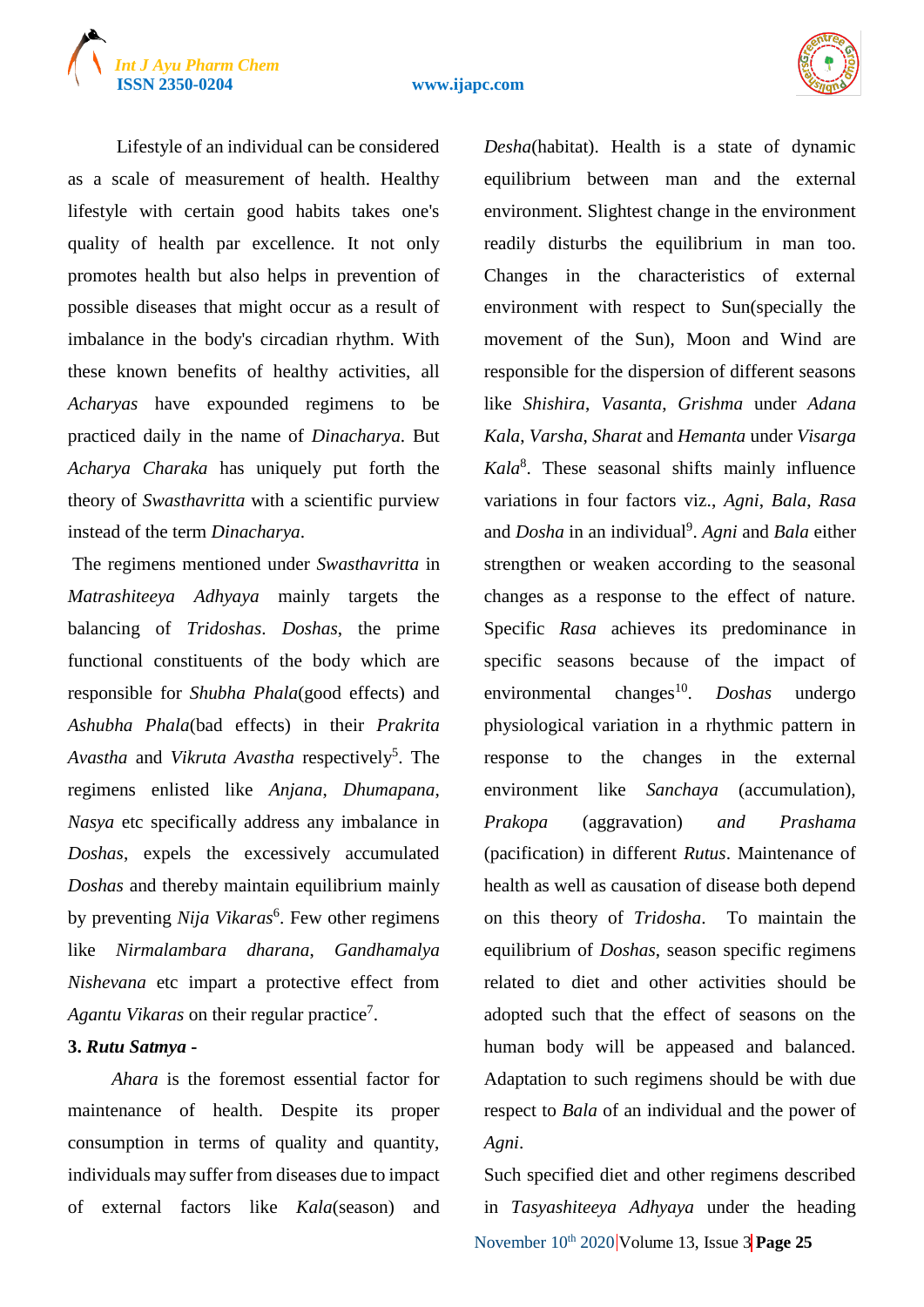# *Int J Ayu Pharm Chem*

### **ISSN 2350-0204 www.ijapc.com**



*Rutusatmya* is based on *Samanya Vishesha Siddhanta* where food and other activities opposite to the effect of respective seasons are indicated. Based on *Pradesha Tantrayukti*, three other factors elucidated in *Tasyashiteeya Adhyaya* can be understood such as *Oka Satmya*<sup>11</sup> , *Desha Satmya*<sup>12</sup> and *Amaya Satmya*<sup>13</sup> . *Rutu Satmya* being a general concept, *Oka Satmya* and *Desha Satmya* are described to signify the adaptability of an individual with regards to specific habits of an individual and region. *Amaya Satmya* is a disease specific treatment protocol. These indirectly showcase the limitations of *Rutusatmya* which are irrespective of *Kala*. Along the side of *Rutusatmya*, consideration of *Okasatmya*, *Desha Satmya* also becomes important in maintaining the healthy status of an individual.

### **4.** *Adharaneeya Vegas* **-**

Preservation of health is a multi dimensional aspect which involves simultaneous processes of multiple mechanisms in the body. One such mechanism that occurs in the body as a result of biological changes is the formation of *Vegas*(urges). *Vega* refers to urges and *Dharana* refers to restraining urges. As defined by *Chakrapani*, *Vega* is *'Pravritti Unmukhatwam'*<sup>14</sup> which means those urges which are at the verge of getting expelled. These natural urges as a part of the body's protective mechanism interferes in the equilibrium of health if not attended to. Along the side, if the *Adharaneeya Vegas* are suppressed frequently, they end up in the causation of different diseases thus becoming a *Swasthya Vighata Hetu*. Among the thirteen *Vegas* enlisted,

the first seven urges of *Mutra*, *Pureesha, Shukra, Vata, Chardhi, kshavathu* and *Udgara* expel the *Mala* accumulated in the body. Next six urges namely, *Jrumbha, Kshudha, Pipasa, Nidra, Bhashpa* and *Shrama Shwasa* occur as a response to physiological requirement and reflex of the body<sup>15</sup>. Timely expulsion of urges along with meeting the physiological needs of the body in time plays a vital role in the maintenance of health. The treatment for the diseases caused by restraining of non-suppressible urges are mentioned in hand which mainly aim at the correction of *Vata Dosha* as *Vata* is responsible for the initiation of any Urge.

### **5.** *Dharaneeya Vegas* **-**

Another set of suppressible urges related to *Manasika (Lobha, Shoka, Bhaya etc)*, *Vachika* (*Parusha, Anruta, Atimatra Vachana etc)* and *Kayika (Parapeeda, Streebhoga etc)* are described in *Navegandharaneeya Adhyaya*<sup>16</sup>. Mind and body interact with each other and influence each other. The root cause of health as well as disease lies here. That is, when urges like *Lobha*, *Shoka*, *Bhaya*, *Krodha* etc are excessively kindled, they affect the mental status of an individual leading to *Manasika Vikaras* by provoking *Prajnaparadha* which in turn affects the body too. Thus, these *Dharaneeya Vegas* should be suppressed in order to have a sound mental health and to lead a virtuous life to enjoy the fruits of *Dharma*, *Artha* and *Kama*.

### **6.** *Vyayama* **-**

November 10<sup>th</sup> 2020 Volume 13, Issue 3 Page 26 Though the concept of *Vyayama* is a regimen to be adopted on a daily basis, *Acharya Charaka* has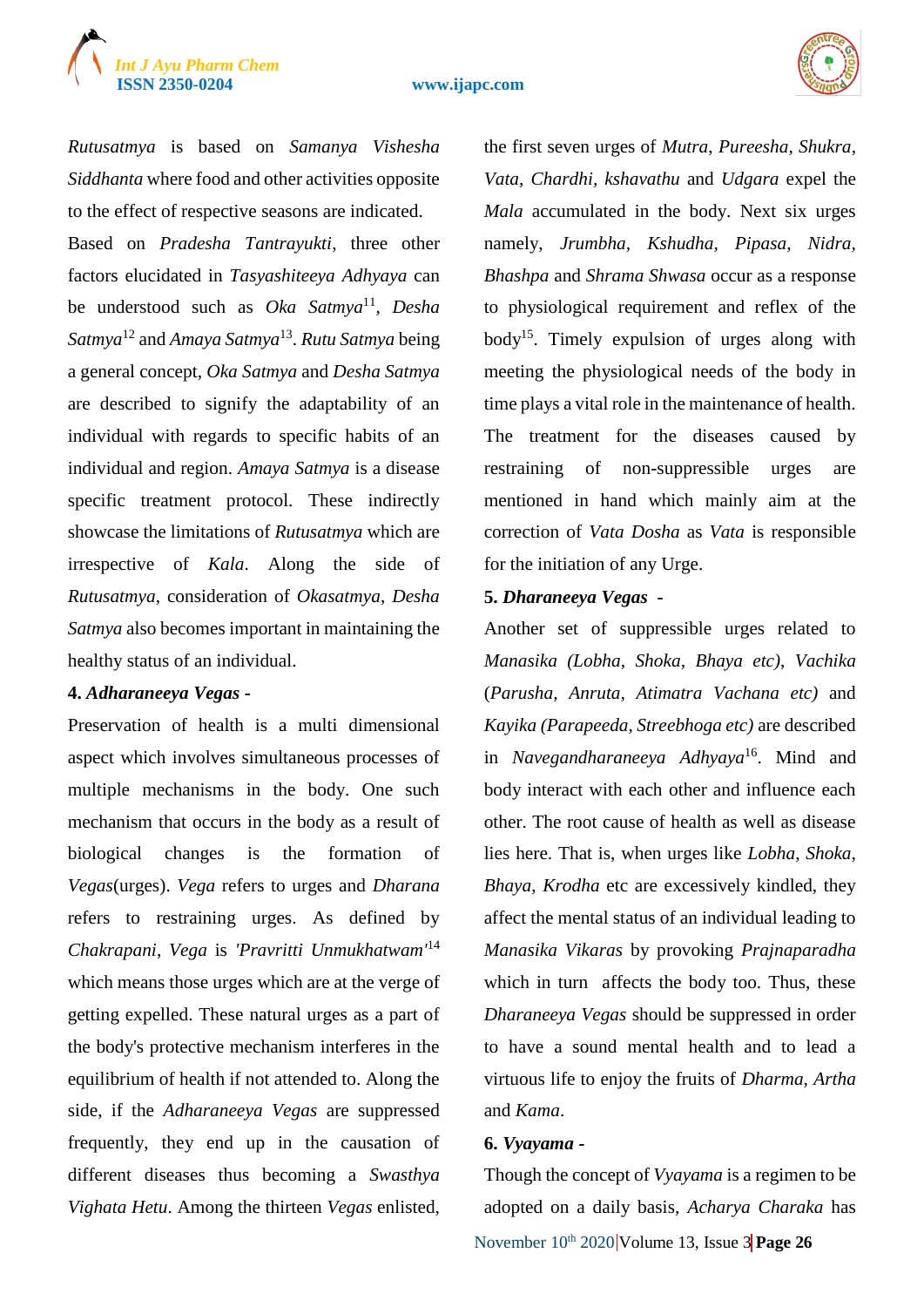# *Int J Ayu Pharm Chem*

#### **ISSN 2350-0204 www.ijapc.com**



described it in *Navegandharaneeya Adhyaya*, considering it as a *Cheshta<sup>17</sup>* . *Chakrapani* considers *Vyayama* as a *Vidharya-Avidharya Pravritti*(suppressible and Non suppressible) and justifies its placement after *Dharaneeya Vega<sup>18</sup>*. Amount of exercise one needs to adopt depends on the physiological condition of the body, seasonal changes influencing one's strength and the time. If the same is performed in excess, it certainly causes imbalance in health and causes diseases alike Adharaneeya Vegas. This could be the reason for considering it as a *Vidharya* and *Avidharya Pravritti* explained with certain guidelines.

### **7.** *Prakriti* **as** *Sadatura* **and** *Anatura* **-**

Preservation of health as well as prevention of diseases is a thin line balance of *Doshas*. Combination of these *Doshas* form the *Prakriti* at the time of birth. Any predominance in one of the *Doshas* resulting in *Prakriti* makes that individual more susceptible to diseases of that particular Dosha. Such an individual is identified as *Sadatura* and the person with *Samaprakriti* is called as *Anatura<sup>19</sup>*. Having explored the general dietetic and other regimens as per daily and seasonal variations, it becomes essential to have the knowledge of individual specific criteria for consideration of described diet and regimen as each individual is unique. *Prakriti* becomes one such important subjective criteria to decide the diet and other activities to be adapted by an individual in order to balance the equilibrium of *Doshas* and maintain health. *Sarvarasa Abhyasa* or selection of a specific *Rasayukta Ahara* depends on the dominance of *Doshic Prakriti<sup>20</sup>* . The application of the same can be made with the help of *Uhya Tantrayukti*.

### **8. Pathogenesis of** *Nija* **and** *Agantu Vikara* **-**

After detailing different aspects of maintaining *Swasthya*, *Acharya* describes the consequences that may occur if these indicated regimens are not followed. *Mala*(excretory products) are produced as a result of interaction between *Doshas* and *Dhatus*. Timely expulsion of these *Malas* result in maintenance of health. In a way excessive *Doshas* and *Dhatus* are also considered as *Malas* which affect the *Malayanas*(excretory orifices) causing either *Sanga*(obstruction) or *Utsarga*(excessive aggravation) which hampers the normal physiology of the body<sup>21</sup>. This forms the general pathology of all the *Nija Vikaras*(endogenous diseases). The treatment for such *Nija Vikaras* should be planned with due respect to *Matra*(quantity specified for an individual) and *Kala*(season). This includes proper adaptation of *Ahara*, *Vihara* and practice of *Rutu Shodhana*  $etc<sup>22</sup>$ .

November 10<sup>th</sup> 2020 Volume 13, Issue 3 Page 27 *Prajnaparadha* is the root cause for all the *Agantu Vikaras*(exogenous disorders) and *Manasa Vikaras*(Psychological disorders)<sup>23</sup>. . *Prajna* (intellect) is the factor which helps to discriminate between what is right and what is wrong, between good and bad. When this *Prajna* gets altered due to any cause, it in turn results in impaired judgment leading to observance of faulty diet and lifestyle. Evil spirits, toxins, air, fire, assault, etc also serve as external causes for exogenous diseases. Preventive measures of *Agantu* and *Manasa Vikaras* include control over sense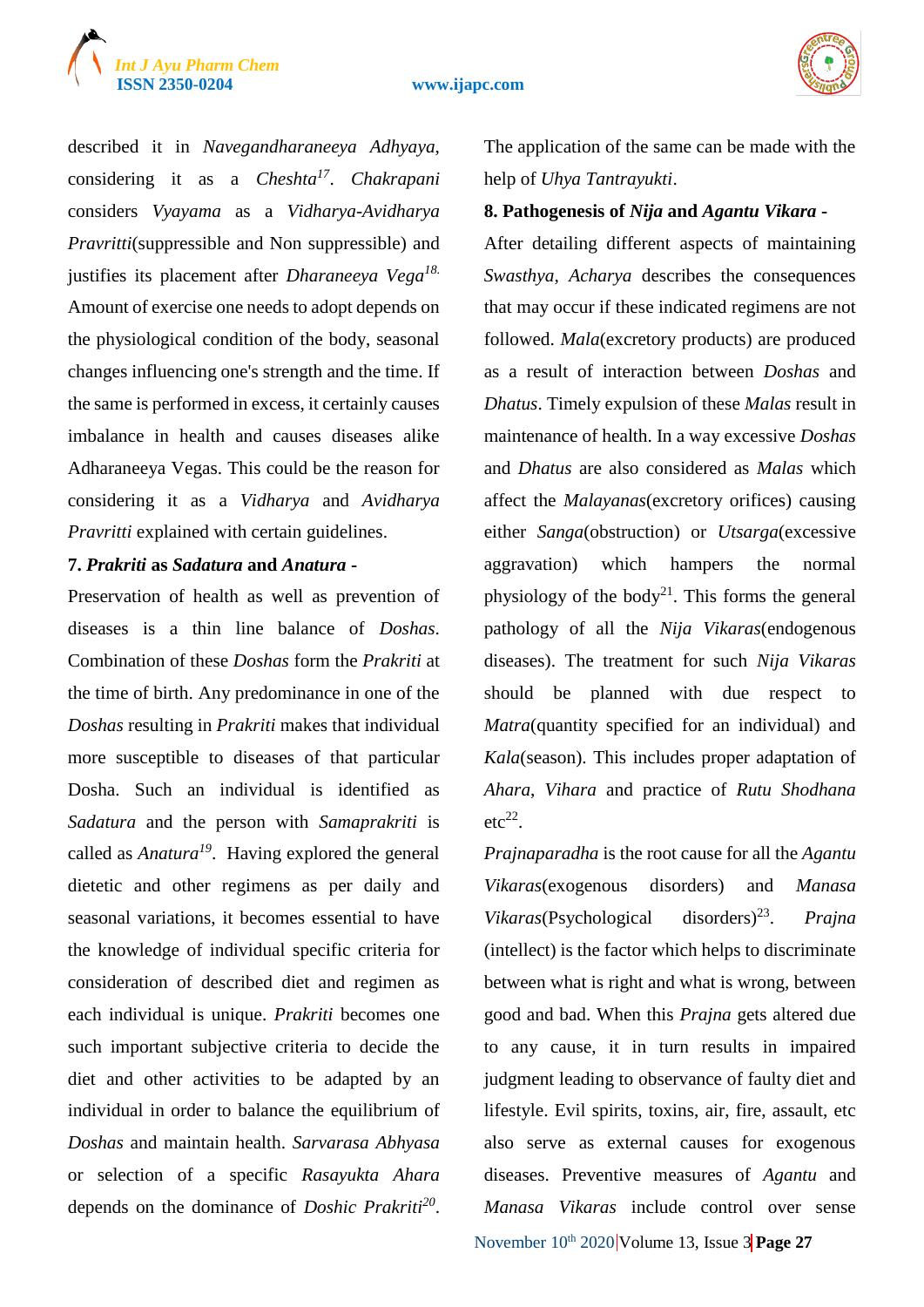

organs, proper orientation of time and place, observance of good behavioral codes and conducts prescribed $24$ .

### **9.** *Dadhisevana Niyama* **-**

Rules to be followed while consuming curds is described in *Navegandharaneeya Adhyaya* as an example of *Hita Ahara*. *Hita Ahara* is the one which produces long standing health benefits though the momentary effect is said to be not good. *Curd* is a classic example for such diet which is said to be packed with health benefits at the same time should be very cautiously used or else it affects health as it is said to be *Abhishyandi*. During day time, curd should be consumed with either ghee, sugar, green gram soup, honey or gooseberry<sup>25</sup>. Despite this, if one consumes curds at night forbidding the said rules, it readily affects the *Dhatusamya*(equilibrium state). Knowing such negative consequences, if one consumes curds at night, it is considered as *Prajnaparadha*, one of the main reasons for causation of diseases.

### **10***. Indriya Pancha Panchaka, Hetu Chatushtaya* **and** *Sadvritta*

The last and unique chapter of *Swastha Chatushka* which deals with socio-ethical and moral conducts which promote *Swasthya* is *Indriyopakramaneeya Adhyaya*. It exclusively deals with sensory perception and its means. The system of *Indriya Pancha Panchaka* (five components related to five *Indriyas*) along with *Manas* acts as the instruments of knowledge perception<sup>26</sup>. Manas acts as a bridge between *Atma, Indriya* and *Shareera* which directs an individual for either *Pravritti* (indulgence) or *Nivritti* (non-indulgance) from any activities.

When there is *Samayoga* of these four, it leads one towards proper health and on the other hand *Hina - Mithya -Atiyoga* misguides one's intellect resulting in ill health<sup>27</sup>.

*Sadvritta* are the principles of physical, mental and socio-spiritual observances that help to uplift the mental health of an individual. These sets of behavioral codes directs one's mind to choose between what is right and what is wrong. It includes a broad range of ethical and moral practices, measures to control senses, forbidden conducts, measures to exercise control over suppressible and non-suppressible urges, social behavior codes etc.,<sup>28</sup> *Sadvrittas* directs one to adopt such healthy regimens which take care of all dimensions of health. It also has a major role in keeping one's intellect alert and guides it in right path thus helping to balance positive health and worthy life. This in turn helps in prevention of diseases and promotion of one's quality of life with regards to physical, mental and social health of an individual.

### **DISCUSSION**

November 10<sup>th</sup> 2020 Volume 13, Issue 3 Page 28 The contexts expounded in *Swastha Chatushka* not only helps in preservation of health but has a major role to play in the preventive and curative aspect of a disease. Application of the context of quantitative dietetics can be contemplated in *Grahani Chikitsa*. Consumption of food in proper quantity helps to maintain Agni in normalcy. Fasting or reduced quantity of food does not stimulate *Agni* just like the fire getting extinguished when there is no fuel supply and on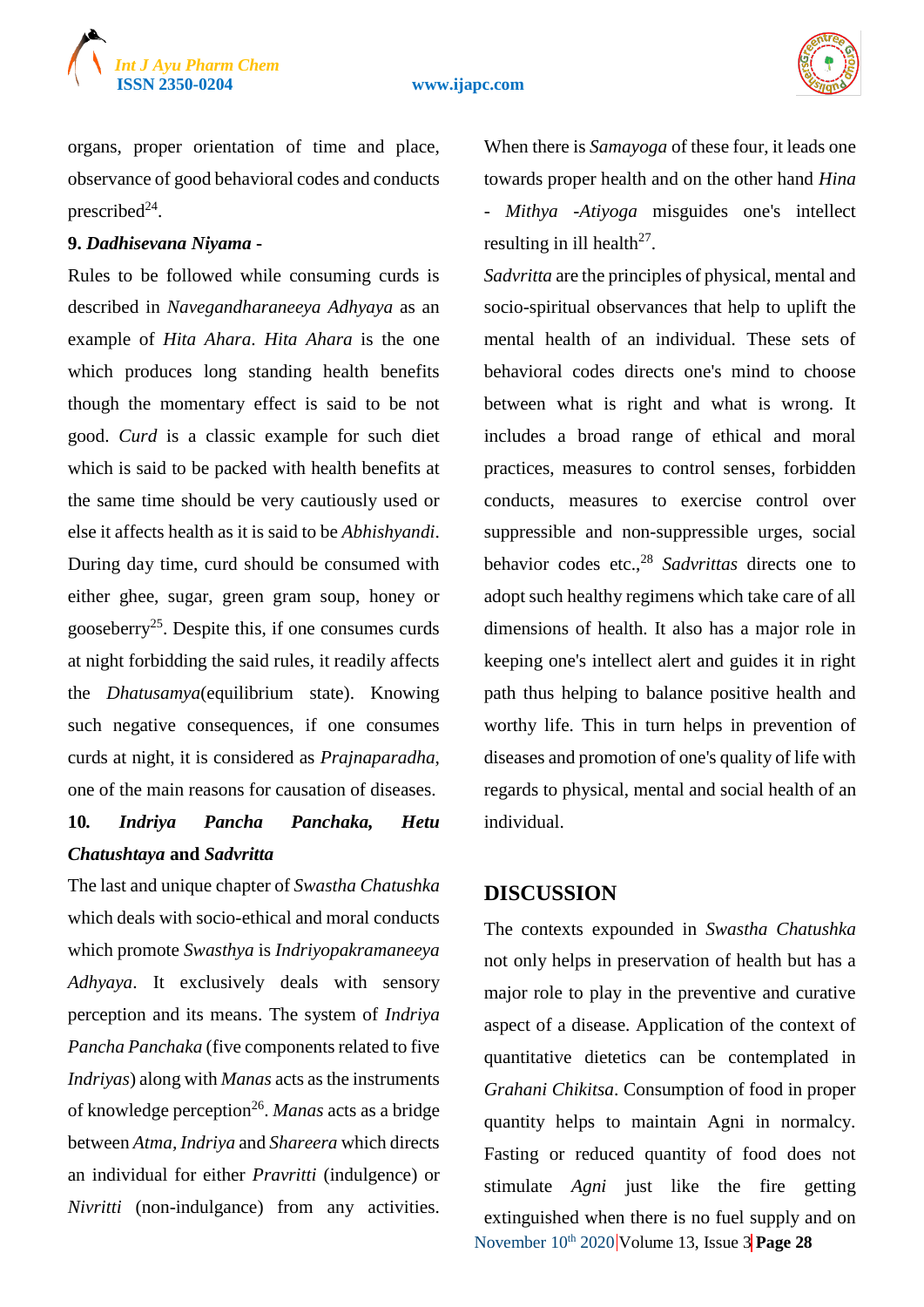# *<i>J Ayu Pharm Chem*

### **ISSN 2350-0204 www.ijapc.com**



the other hand excessive eating covers up the *Agni* leading to *Agnimandya<sup>29</sup>*. Agni is responsible for health as well as diseases. Normal functioning of *Agni* is essential for the consumed food to get digested properly which results in nourishment of *Ojas*, strength, complexion etc., thereby maintaining good health. Any impairment in the condition of *Jataragni* due to excessive consumption of food above the prescribed quantity hampers normal digestive mechanism which results in the improper formation of *Rasa Dhatu* and this in turn alters *Uttarottara Dhatu*  formation. And thus the overall nourishment of an individual gets hampered.Therefore, the quantity of food to be consumed and its relation with *Agni* is expounded in *Swastha Chatushka* as a foremost context.

Application of *Swasthavritta* and *Sadvritta* can be contemplated in *Rajayakshma Chikitsa*. The king of all diseases, *Rajayakshma* is a syndrome of multiple diseases occurring due to under nourishment of *Dhatus* and *Ojas*. The commonest feature of *Rajayakshma* is the *Dhatukshaya* along with other clinical presentations of *Trirupa*, *Shadrupa* or *Ekadasha Rupa<sup>30</sup>*. The main management includes improving the immunity of the diseased along with nourishment therapies which enhance the proper formation and functioning of *Rasa Dhatu*. This disease does not persist long if the person is well disciplined with good mental strength, who regularly cleanses the body and follows prescribed regimens and who does not suppress natural urges. Thus as a treatment protocol, all the regimens described in

*Swasthavritta* context of *Matrashiteeya Adhyaya* are prescribed such as *Anjana, Dhumapana, Nasya, Dantadhava, Jihwa Nirlekhana<sup>31</sup>* etc. Along with the pacification of specific symptoms of a disease, they also help to remove excessive *Mala* from the body which helps in promoting positive health. Another set of promotive regimens such as wearing perfume, garlands or ornaments, *Abhyanga*, *Utsadana* etc., practicing *Brahmacharya*, charity, performing other auspicious regimens and spiritual therapies helps to comfort the patient as well as promote mental health of the individual making him sustain the hardships<sup>32</sup>. Practice of such *Sadvrittas* also boost one's psychological immunity which in turn enhances the biological immune system to overcome the disease and thereby sustain positive health. Likewise each concept of *Swastha Chatushka* has its own clinical significance along with their role in maintenance of *Swasthya*. All the concepts elucidated can be categorized as either *Karya* or *Karana* which help in sustenance of health as well as prevention of diseases and can be applied to the whole *Tantra*.

### **CONCLUSION**

November 10<sup>th</sup> 2020 **Volume 13, Issue 3 Page 29** *Swastha Chatushka* mainly describes generalized theories and principles related with maintenance of positive health which are applicable at all times and conditions. Each context mentioned in *Swastha Chatushka* should be adopted by an individual based on one's *Prakriti* and need. Concepts like *Matravat Ahara*, *Swasthavritta*, *Rutu Satmya* can be considered as *Karya* which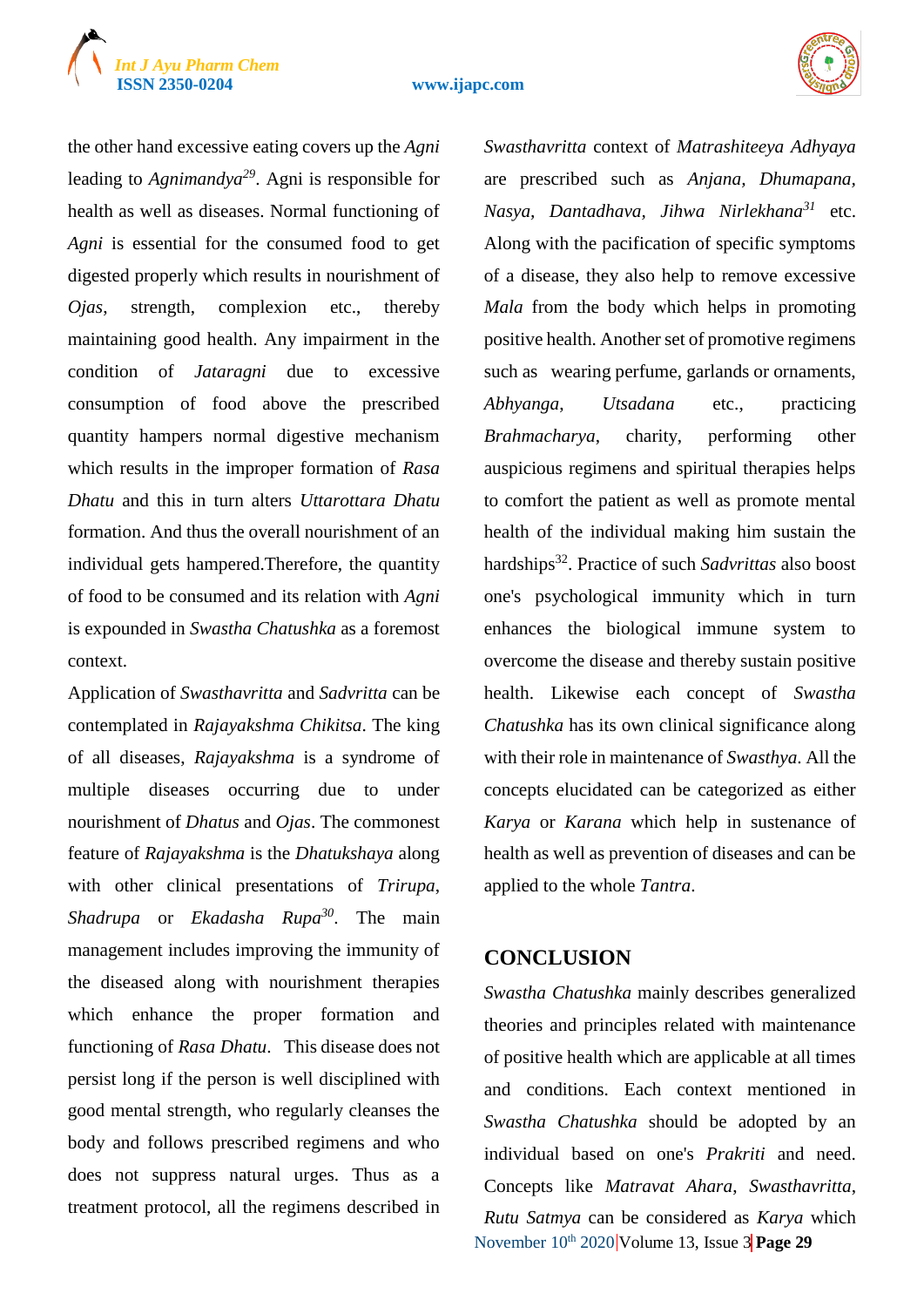





help in preservation of health by balancing daily and seasonal variations in *Tridoshas* and contexts of *Vega Dharana*, *Vyayama*, *Hetu Chatushtaya* can be considered as *Karana* which become cause for either *Swasthya Samrakshana* (preservation of health) if they are attended to properly or become the cause for manifestation of diseases if not followed in the prescribed manner. Regimens prescribed in four chapters not only promote *Swasthya* but they equally have their own role to play in management of certain diseases. The principles explained in this *Chatushka* provides a holistic approach for health as well as life. Adaptation of these prescribed regimens in day to day life takes care of all dimensions of health including physical, mental, social and spiritual which in turn enhance the quality of life and helps to attain *Chaturvarga* - *Dharma*, *Artha*, *Kama* and *Moksha*.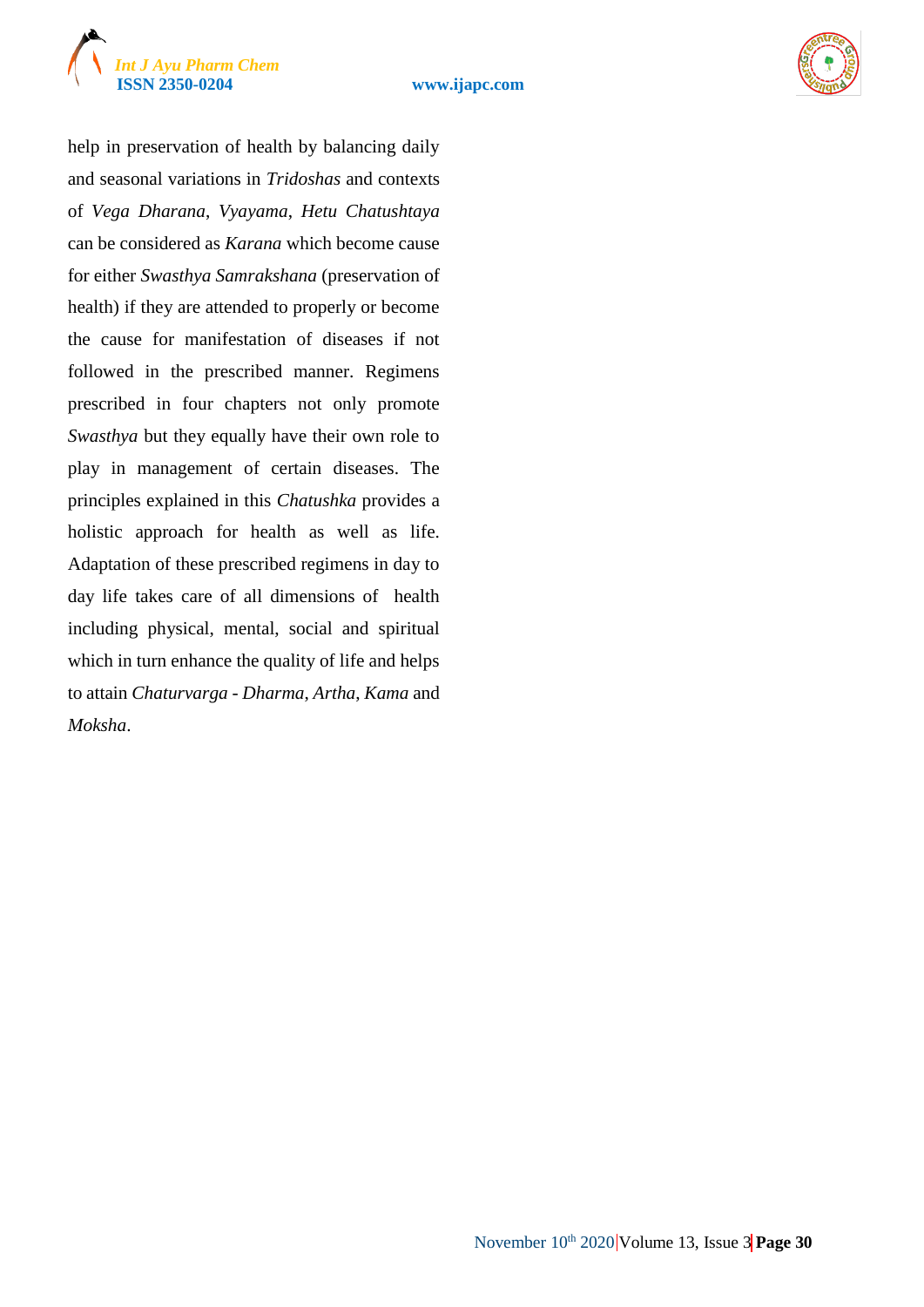



### **REFERENCES**

1. Acharya Agnivesha, Charaka Samhita, Ayurveda Deepika Teeka of Chakrapanidutta, Sutra Sthana, Chapter 30, Verse no 12, edited by Vaidya Yadavji Trikamji Acharya, Chaukamba Surabharati Prakashana, Varanasi 2019,322.(madhu sanchaya)

2. Acharya Agnivesha, Charaka Samhita, Ayurveda Deepika Teeka of Chakrapanidutta, Sutra Sthana, Chapter 5, Verse no 03, edited by Vaidya Yadavji Trikamji Acharya, Chaukamba Surabharati Prakashana, Varanasi 2019,36.

3. Acharya Agnivesha, Charaka Samhita, Ayurveda Deepika Teeka of Chakrapanidutta, Sutra Sthana, Chapter 5, Verse no 03, edited by Vaidya Yadavji Trikamji Acharya, Chaukamba Surabharati Prakashana, Varanasi 2019,36.

4. Acharya Agnivesha, Charaka Samhita, Ayurveda Deepika Teeka of Chakrapanidutta, Sutra Sthana, Chapter 5, Verse no 05, edited by Vaidya Yadavji Trikamji Acharya, Chaukamba Surabharati Prakashana, Varanasi 2019,37.

5**.** Acharya Agnivesha, Charaka Samhita, Ayurveda Deepika Teeka of Chakrapanidutta, Sutra Sthana, Chapter 20, Verse no 09, edited by Vaidya Yadavji Trikamji Acharya, Chaukamba Surabharati Prakashana, Varanasi 2019,113.

6. Acharya Agnivesha, Charaka Samhita, Ayurveda Deepika Teeka of Chakrapanidutta, Sutra Sthana, Chapter 5, Verse no 27 - 62, edited by Vaidya Yadavji Trikamji Acharya, Chaukamba Surabharati Prakashana, Varanasi 2019,40- 41.

7. Acharya Agnivesha, Charaka Samhita, Ayurveda Deepika Teeka of Chakrapanidutta, Sutra Sthana, Chapter 5, Verse no 95 -102, edited by Vaidya Yadavji Trikamji Acharya, Chaukamba Surabharati Prakashana, Varanasi 2019,43.

8. Acharya Agnivesha, Charaka Samhita, Ayurveda Deepika Teeka of Chakrapanidutta, Sutra Sthana, Chapter 6, Verse no 04, edited by Vaidya Yadavji Trikamji Acharya, Chaukamba Surabharati Prakashana, Varanasi 2019, 44.

9. Acharya Agnivesha, Charaka Samhita, Ayurveda Deepika Teeka of Chakrapanidutta, Sutra Sthana, Chapter 6, Verse no 05, edited by Vaidya Yadavji Trikamji Acharya, Chaukamba Surabharati Prakashana, Varanasi 2019, 44.

10. Acharya Agnivesha, Charaka Samhita, Ayurveda Deepika Teeka of Chakrapanidutta, Sutra Sthana, Chapter 6, Verse no 06, edited by Vaidya Yadavji Trikamji Acharya, Chaukamba Surabharati Prakashana, Varanasi 2019, 45.

11. Acharya Agnivesha, Charaka Samhita, Ayurveda Deepika Teeka of Chakrapanidutta, Sutra Sthana, Chapter 6, Verse no 49, edited by Vaidya Yadavji Trikamji Acharya, Chaukamba Surabharati Prakashana, Varanasi 2019, 48.

12. Acharya Agnivesha, Charaka Samhita, Ayurveda Deepika Teeka of Chakrapanidutta, Sutra Sthana, Chapter 6, Verse no 50, edited by Vaidya Yadavji Trikamji Acharya, Chaukamba Surabharati Prakashana, Varanasi 2019, 48.

13. Acharya Agnivesha, Charaka Samhita, Ayurveda Deepika Teeka of Chakrapanidutta, Sutra Sthana, Chapter 6, Verse no 50, edited by Vaidya Yadavji Trikamji Acharya, Chaukamba Surabharati Prakashana, Varanasi 2019, 48.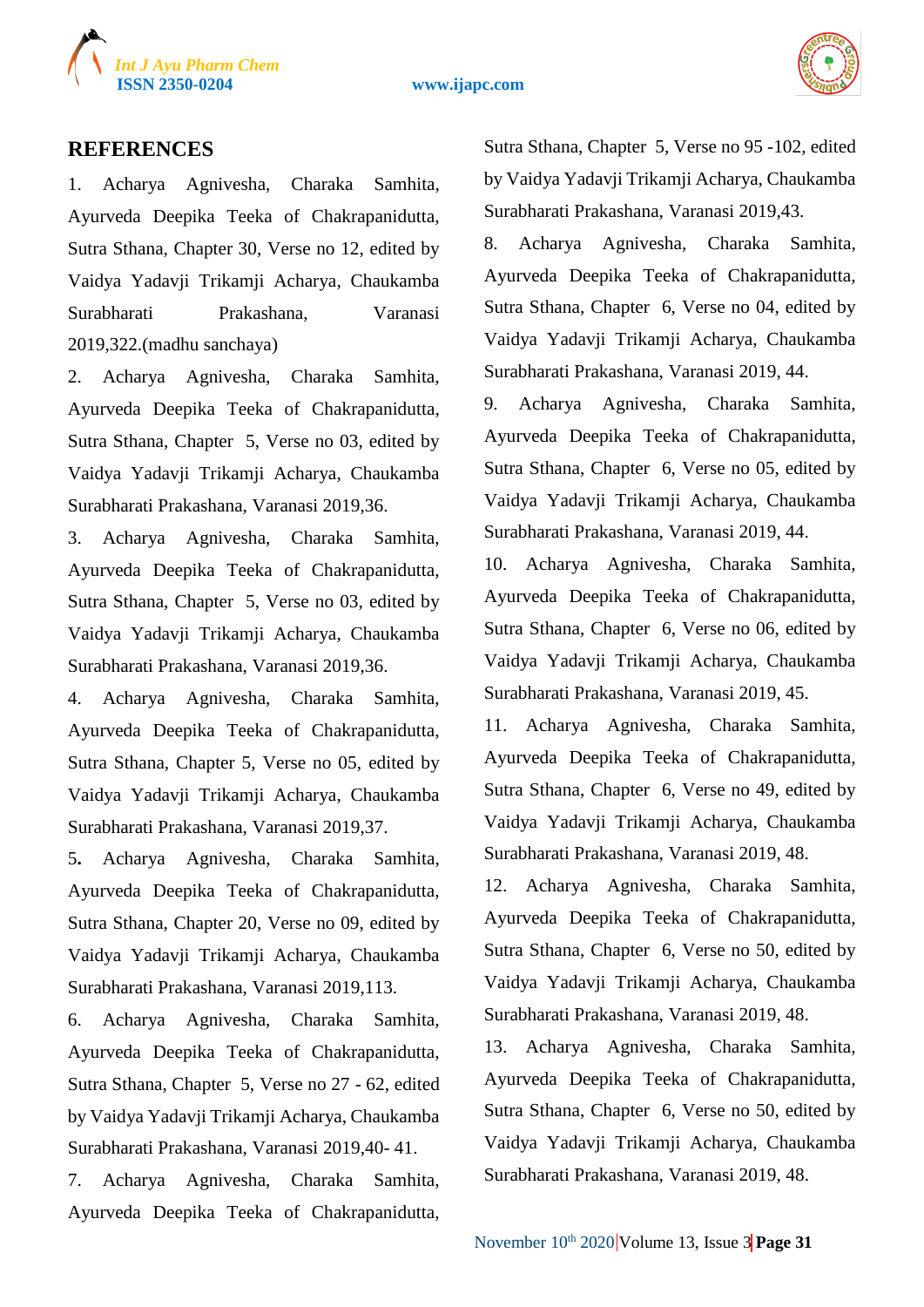# *Int J Ayu Pharm Chem*

### **ISSN 2350-0204 www.ijapc.com**



14. Acharya Agnivesha, Charaka Samhita, Ayurveda Deepika Teeka of Chakrapanidutta, Sutra Sthana, Chapter 7, Verse no 4, edited by Vaidya Yadavji Trikamji Acharya, Chaukamba Surabharati Prakashana, Varanasi 2019, 49.

15. Acharya Agnivesha, Charaka Samhita, Ayurveda Deepika Teeka of Chakrapanidutta, Sutra Sthana, Chapter 7, Verse no 4, edited by Vaidya Yadavji Trikamji Acharya, Chaukamba Surabharati Prakashana, Varanasi 2019, 49.

16. Acharya Agnivesha, Charaka Samhita, Ayurveda Deepika Teeka of Chakrapanidutta, Sutra Sthana, Chapter 7, Verse no 26, edited by Vaidya Yadavji Trikamji Acharya, Chaukamba Surabharati Prakashana, Varanasi 2019, 50.

17. Acharya Agnivesha, Charaka Samhita, Ayurveda Deepika Teeka of Chakrapanidutta, Sutra Sthana, Chapter 7, Verse no 31, edited by Vaidya Yadavji Trikamji Acharya, Chaukamba Surabharati Prakashana, Varanasi 2019, 50.

18. Acharya Agnivesha, Charaka Samhita, Ayurveda Deepika Teeka of Chakrapanidutta, Sutra Sthana, Chapter 7, Verse no 31, edited by Vaidya Yadavji Trikamji Acharya, Chaukamba Surabharati Prakashana, Varanasi 2019, 50.

19. Acharya Agnivesha, Charaka Samhita, Ayurveda Deepika Teeka of Chakrapanidutta, Sutra Sthana, Chapter 7, Verse no 39-40, edited by Vaidya Yadavji Trikamji Acharya, Chaukamba Surabharati Prakashana, Varanasi 2019, 52.

20. Acharya Agnivesha, Charaka Samhita, Ayurveda Deepika Teeka of Chakrapanidutta, Sutra Sthana, Chapter 7, Verse no 41, edited by Vaidya Yadavji Trikamji Acharya, Chaukamba Surabharati Prakashana, Varanasi 2019, 52.

21. Acharya Agnivesha, Charaka Samhita, Ayurveda Deepika Teeka of Chakrapanidutta, Sutra Sthana, Chapter 7, Verse no 43, edited by Vaidya Yadavji Trikamji Acharya, Chaukamba Surabharati Prakashana, Varanasi 2019, 53.

22. Acharya Agnivesha, Charaka Samhita, Ayurveda Deepika Teeka of Chakrapanidutta, Sutra Sthana, Chapter 7, Verse no 45-50, edited by Vaidya Yadavji Trikamji Acharya, Chaukamba Surabharati Prakashana, Varanasi 2019, 53.

23. Acharya Agnivesha, Charaka Samhita, Ayurveda Deepika Teeka of Chakrapanidutta, Sutra Sthana, Chapter 7, Verse no 52, edited by Vaidya Yadavji Trikamji Acharya, Chaukamba Surabharati Prakashana, Varanasi 2019, 54.

24. Acharya Agnivesha, Charaka Samhita, Ayurveda Deepika Teeka of Chakrapanidutta, Sutra Sthana, Chapter 7, Verse no 53-54, edited by Vaidya Yadavji Trikamji Acharya, Chaukamba Surabharati Prakashana, Varanasi 2019, 54.

25. Acharya Agnivesha, Charaka Samhita, Ayurveda Deepika Teeka of Chakrapanidutta, Sutra Sthana, Chapter 7, Verse no 61-62, edited by Vaidya Yadavji Trikamji Acharya, Chaukamba Surabharati Prakashana, Varanasi 2019, 54.

26. Acharya Agnivesha, Charaka Samhita, Ayurveda Deepika Teeka of Chakrapanidutta, Sutra Sthana, Chapter 8, Verse no 05, edited by Vaidya Yadavji Trikamji Acharya, Chaukamba Surabharati Prakashana, Varanasi 2019, 55.

November 10<sup>th</sup> 2020 Volume 13, Issue 3 Page 32 27. Acharya Agnivesha, Charaka Samhita, Ayurveda Deepika Teeka of Chakrapanidutta,